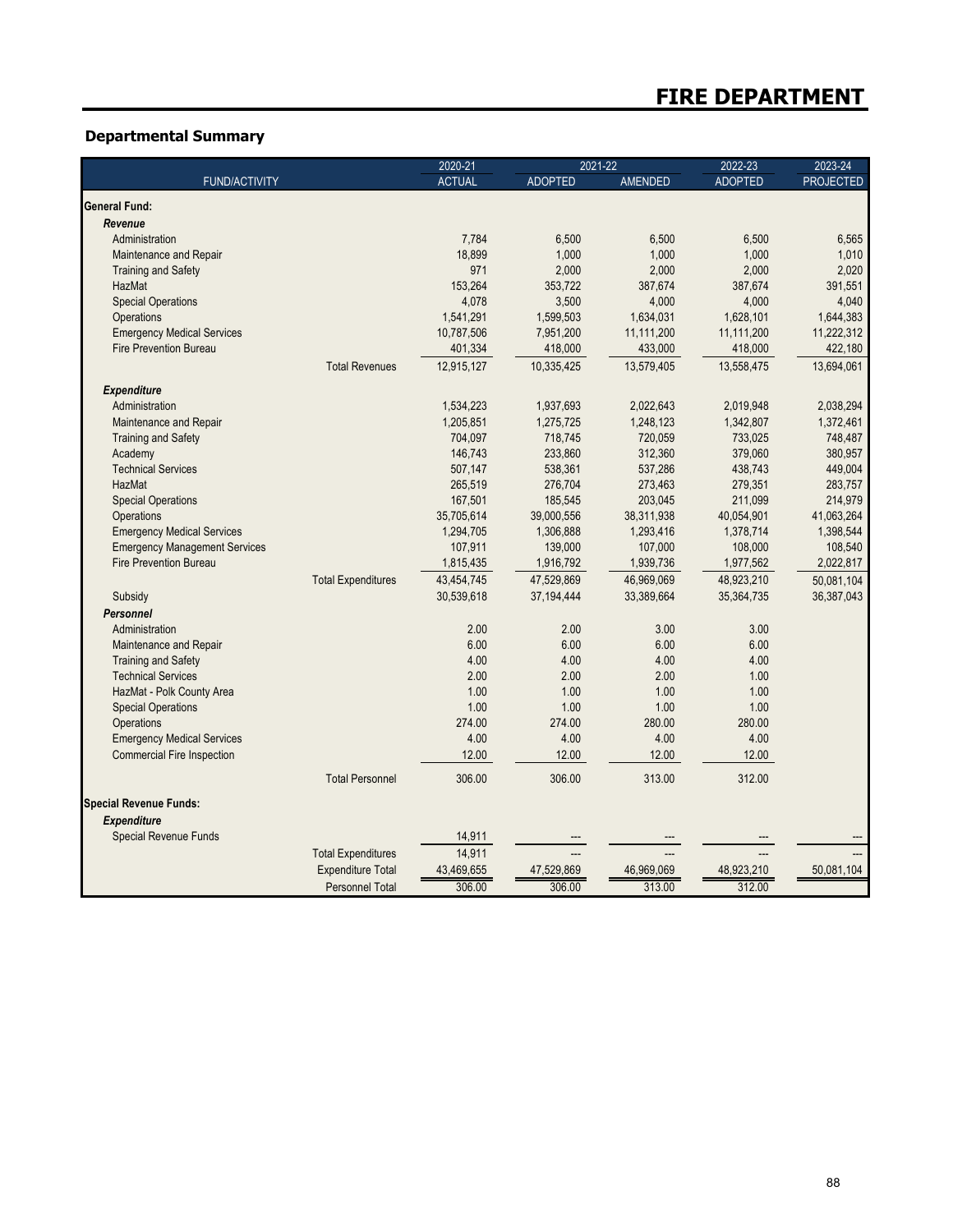### **Administration G001 FD001000 General Fund**

### *Description:*

The Administration Section provides overall leadership of the Fire Department and has primary responsibility for emergency preparedness and disaster response, personnel management, strategic planning and fiscal oversight.

### *Revenue Detail:*

|                                       | 2020-21       |                | 2021-22        |                |
|---------------------------------------|---------------|----------------|----------------|----------------|
| <b>MAJOR OBJECT</b>                   | <b>ACTUAL</b> | <b>ADOPTED</b> | <b>AMFNDFD</b> | <b>ADOPTED</b> |
| <b>Charges for Services/User Fees</b> | 7.784         | 6.500          | 6.500          | 6.500          |
| <b>Total Revenues</b>                 | 7.784         | 6.500          | 6,500          | 6.500          |

### *Expenditure Detail:*

|                                   | 2020-21       | 2021-22        |           | 2022-23        |
|-----------------------------------|---------------|----------------|-----------|----------------|
| <b>MAJOR OBJECT</b>               | <b>ACTUAL</b> | <b>ADOPTED</b> | AMENDED   | <b>ADOPTED</b> |
| <b>Personal Services</b>          | 339,103       | 350.316        | 353.049   | 413,810        |
| <b>Contractual Services</b>       | 64.660        | 13.977         | 96.194    | 32,738         |
| <b>Other Services and Charges</b> | 1,120,052     | 1.560.000      | 1,560,000 | 1,560,000      |
| Commodities                       | 10,407        | 13,400         | 13,400    | 13,400         |
| <b>Total Expenditures</b>         | 1,534,223     | 1,937,693      | 2.022.643 | 2,019,948      |
|                                   |               |                |           |                |
| Subsidy                           | 1,526,439     | 1,931,193      | 2,016,143 | 2,013,448      |

#### *Personnel Detail:*

| PERMANENT FULL-TIME POSITIONS              | 2020-21       | 2021-22        |                | 2022-23        |
|--------------------------------------------|---------------|----------------|----------------|----------------|
| <b>JOB CLASSIFICATION TITLE</b>            | <b>ACTUAL</b> | <b>ADOPTED</b> | <b>AMENDED</b> | <b>ADOPTED</b> |
| <b>Fire Chief</b>                          | 1.00          | 1.00           | 1.00           | 1.00           |
| <b>Customer Service Representative</b>     | $- - -$       |                | 1.00           | 1.00           |
| <b>Executive Administrative Assistant</b>  | 1.00          | 1.00           | 1.00           | 1.00           |
| <b>Total Full-time Permanent Employees</b> | 2.00          | 2.00           | 3.00           | 3.00           |

A Customer Service Representative was approved in the fiscal year 2022 amendment.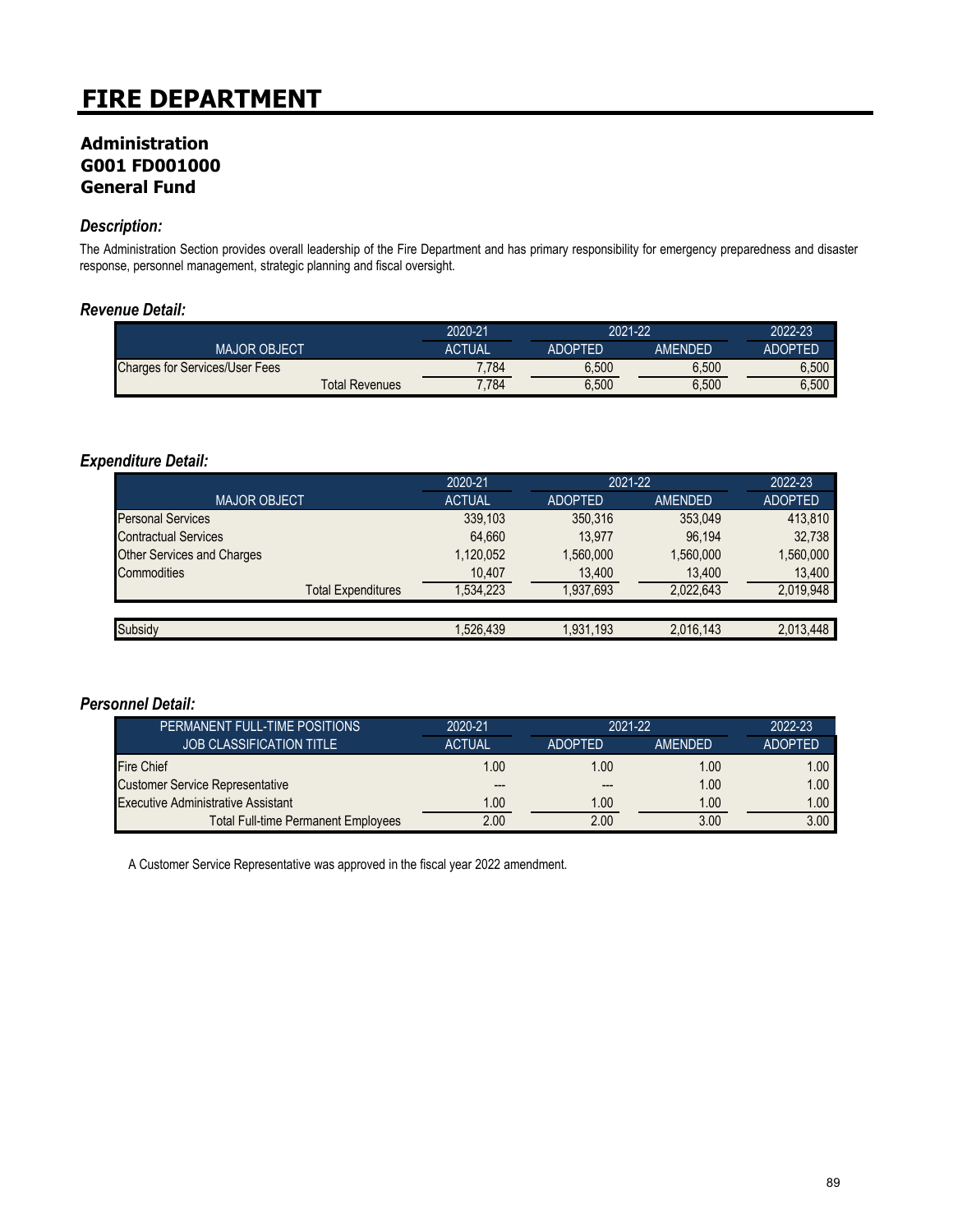### **Maintenance and Repair G001 FD100000 General Fund**

### *Description:*

The Des Moines Fire Department Maintenance and Repair Section maintains Department equipment and vehicles, including preventive maintenance and major repair. Under the direction of the Fire Mainenance Superintedent, specifications for department vehicles and apparatus are developed. Department stores and logistics are a Section responsibility, as well as the development of maintenance procedures, inventory tracking, and testing for standards compliance.

### *Revenue Detail:*

|                       | 2020-21       | 2021-22        |         | 2022-23 |
|-----------------------|---------------|----------------|---------|---------|
| <b>MAJOR OBJECT</b>   | <b>ACTUAL</b> | <b>ADOPTED</b> | AMENDED | ADOPTED |
| Other                 | 18,899        | .000           | .000    | .000    |
| <b>Total Revenues</b> | 18,899        | ,000           | ,000    | .000    |

### *Expenditure Detail:*

|                                   | 2020-21       | 2021-22        |                | 2022-23        |
|-----------------------------------|---------------|----------------|----------------|----------------|
| <b>MAJOR OBJECT</b>               | <b>ACTUAL</b> | <b>ADOPTED</b> | <b>AMENDED</b> | <b>ADOPTED</b> |
| <b>Personal Services</b>          | 737,660       | 784.665        | 790.197        | 838,784        |
| <b>Contractual Services</b>       | 214,074       | 235,260        | 220,226        | 237,823        |
| <b>Other Services and Charges</b> | 6.987         | $---$          | ---            |                |
| Commodities                       | 227,617       | 226,800        | 222.700        | 246,200        |
| <b>Capital Outlays</b>            | 19,514        | 29,000         | 15,000         | 20,000         |
| <b>Total Expenditures</b>         | 1.205.851     | 1.275.725      | 1,248,123      | 1,342,807      |
|                                   |               |                |                |                |
| Subsidy                           | 1,186,952     | 1.274.725      | 1,247,123      | 1,341,807      |

| PERMANENT FULL-TIME POSITIONS              | 2020-21       | 2021-22        |                | 2022-23        |
|--------------------------------------------|---------------|----------------|----------------|----------------|
| <b>JOB CLASSIFICATION TITLE</b>            | <b>ACTUAL</b> | <b>ADOPTED</b> | <b>AMENDED</b> | <b>ADOPTED</b> |
| Fire Maintenance Superintendent            | 1.00          | 1.00           | 1.00           | 1.00           |
| <b>Fire Equipment Mechanic</b>             | 5.00          | 5.00           | 5.00           | 5.00           |
| <b>Total Full-time Permanent Employees</b> | 6.00          | 6.00           | 6.00           | 6.00           |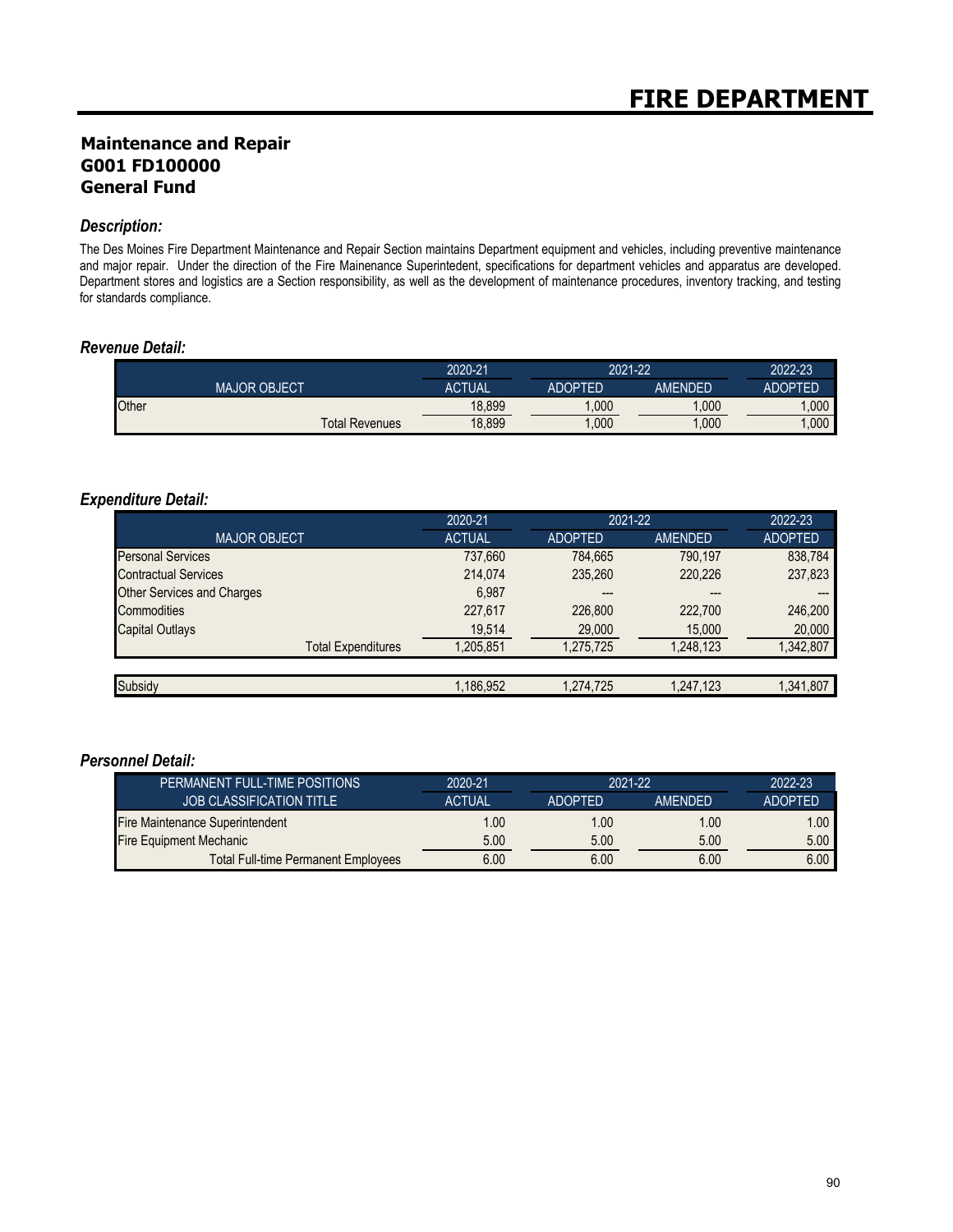### **Training and Safety G001 FD101000 General Fund**

### *Description:*

The Fire Department's Training Section provides all in-service training (fire fighting techniques, rescue, pump testing, emergency vehicle operation, etc.) to Department personnel. Training Section staff also serve as administrators and lead instructors of our Fire Recruit Academy. Research and Development, including evaluation of new technology, tactics, and strategies, is a responsibility of the Training Section. Training Section staff serve as the Department's principal Safety and Employee Wellness Officers.

### *Revenue Detail:*

|       |                     |                       | 2020-21       | 2021-22        |         | 2022-23        |
|-------|---------------------|-----------------------|---------------|----------------|---------|----------------|
|       | <b>MAJOR OBJECT</b> |                       | <b>ACTUAL</b> | <b>ADOPTED</b> | AMFNDFD | <b>ADOPTED</b> |
| Other |                     |                       | 97'           | 2.000          | 2,000   | 2.000          |
|       |                     | <b>Total Revenues</b> | 971           | 2,000          | 2,000   | 2,000          |

### *Expenditure Detail:*

|                             | 2020-21       | 2021-22        |         | 2022-23        |
|-----------------------------|---------------|----------------|---------|----------------|
| <b>MAJOR OBJECT</b>         | <b>ACTUAL</b> | <b>ADOPTED</b> | AMENDED | <b>ADOPTED</b> |
| <b>Personal Services</b>    | 700,007       | 703.554        | 705.474 | 715,890        |
| <b>Contractual Services</b> | 506           | 12.091         | 11.485  | 12,035         |
| Commodities                 | 3,583         | 3,100          | 3,100   | 5,100          |
| <b>Total Expenditures</b>   | 704.097       | 718.745        | 720.059 | 733.025        |
|                             |               |                |         |                |
| Subsidy                     | 703.126       | 716.745        | 718.059 | 731.025        |

| PERMANENT FULL-TIME POSITIONS              | 2020-21       | 2021-22        |                | 2022-23           |
|--------------------------------------------|---------------|----------------|----------------|-------------------|
| <b>JOB CLASSIFICATION TITLE</b>            | <b>ACTUAL</b> | <b>ADOPTED</b> | <b>AMENDED</b> | <b>ADOPTED</b>    |
| <b>Assistant Fire Chief</b>                | 1.00          | 1.00           | 1.00           | 1.00 <sub>1</sub> |
| <b>Fire Captain</b>                        | 3.00          | 3.00           | 3.00           | 3.00 <sub>1</sub> |
| <b>Total Full-time Permanent Employees</b> | 4.00          | 4.00           | 4.00           | 4.00              |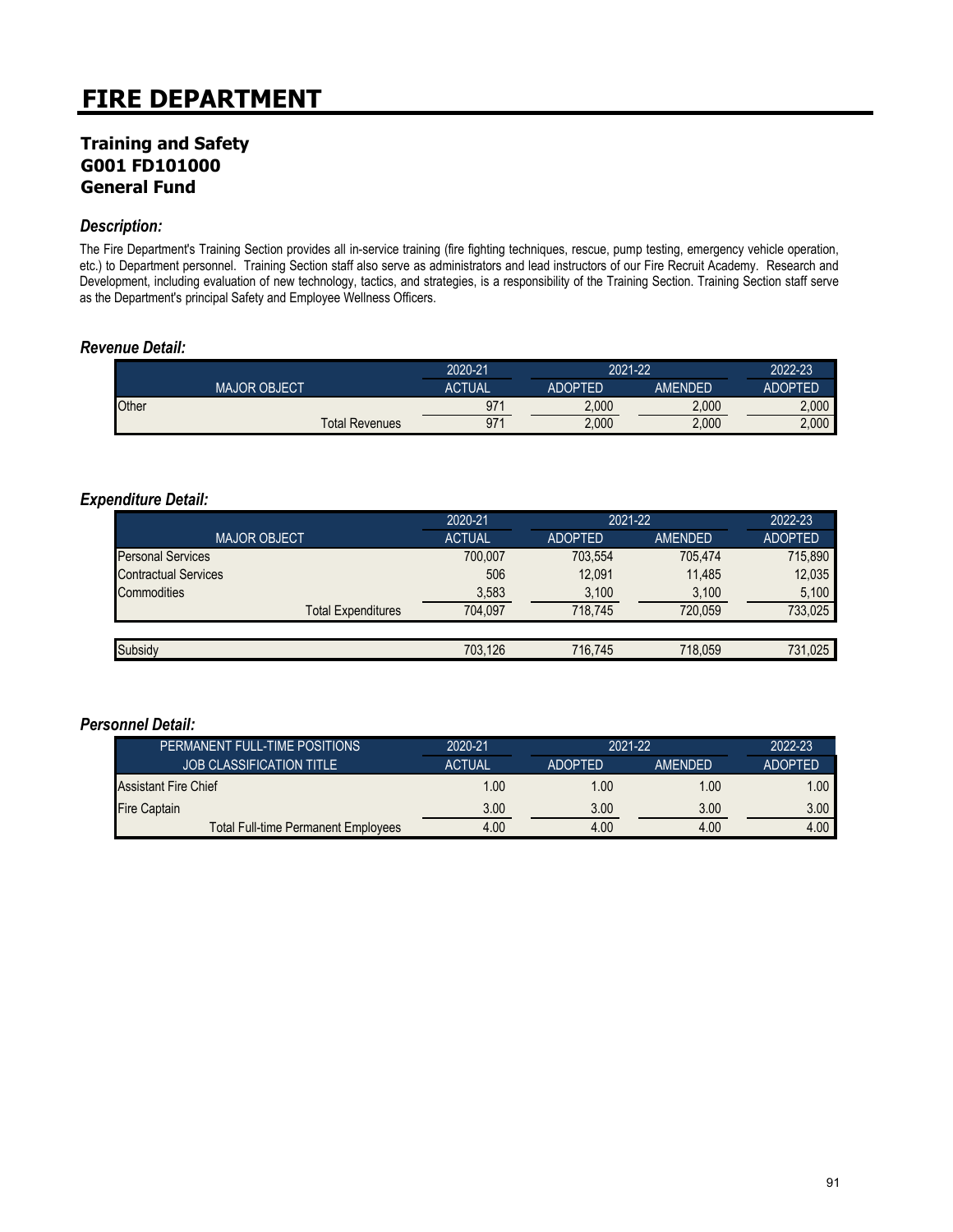## **Academy G001 FD101500 General Fund**

### *Description:*

The Fire Academy provides funding for new Firefighter hires. Funding will vary annually depending on size of the recruit class and whether or not a class is taking place in a given fiscal year. Costs for new recruits include certifications, training, educational materials, wearing apparel, and safety and protective equipment.

### *Expenditure Detail:*

|                             | 2020-21       | 2021-22        |                | 2022-23        |
|-----------------------------|---------------|----------------|----------------|----------------|
| <b>MAJOR OBJECT</b>         | <b>ACTUAL</b> | <b>ADOPTED</b> | <b>AMENDED</b> | <b>ADOPTED</b> |
| <b>Contractual Services</b> | 50,387        | 123.300        | 133.300        | 145.300        |
| <b>Commodities</b>          | 96,356        | 105.560        | 174.060        | 228.760        |
| <b>Capital Outlays</b>      | $-- -$        | 5,000          | 5,000          | 5.000          |
| <b>Total Expenditures</b>   | 146.743       | 233.860        | 312.360        | 379.060        |
|                             |               |                |                |                |
| Subsidy                     | 146.743       | 233.860        | 312.360        | 379.060        |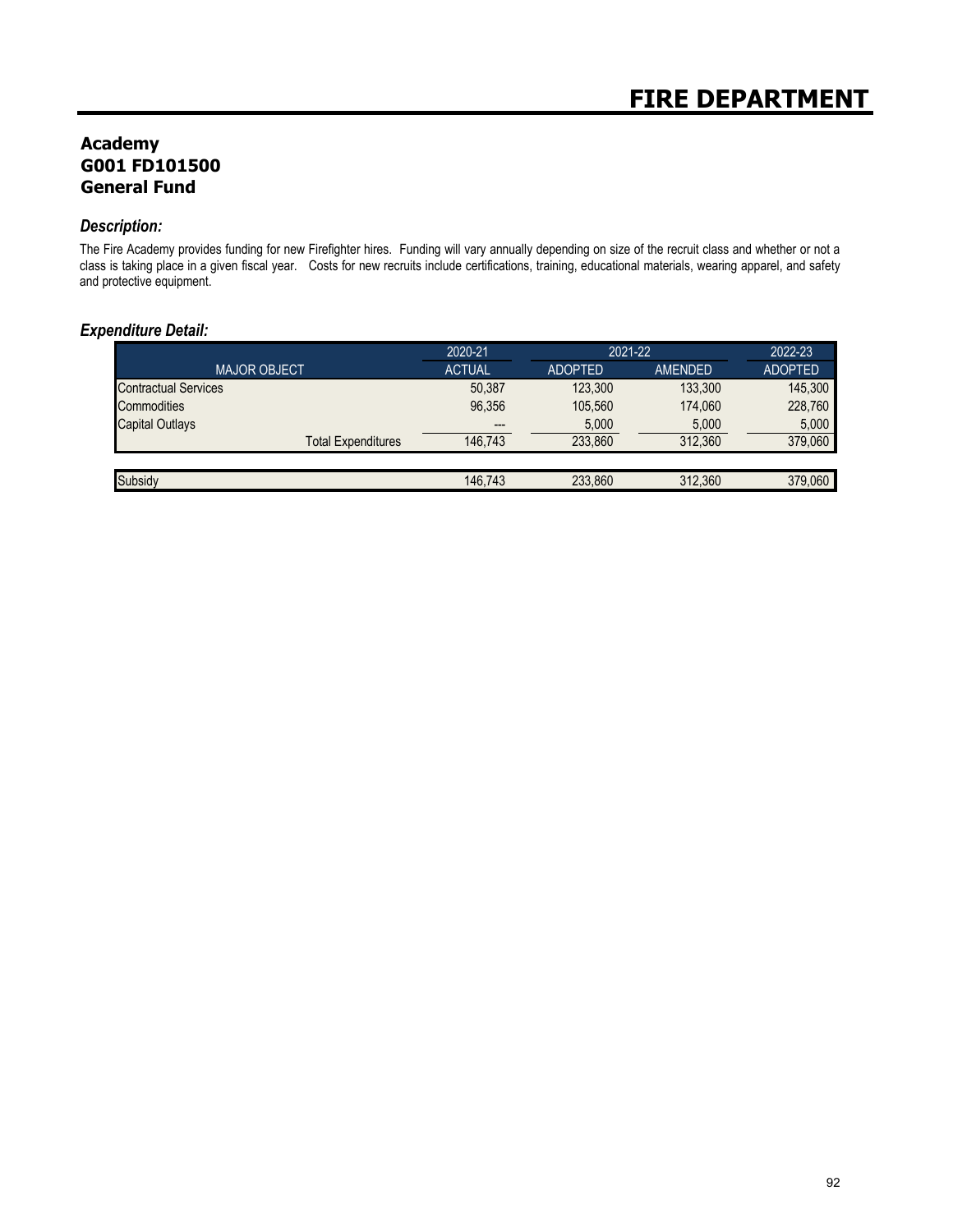### **Technical Services G001 FD102000 General Fund**

### *Description:*

The Technical Services Section is responsible for major project management; the Capital Improvement Program; the Operating Budget; grants administration; department-level information systems, technology, management and infrastructure; records management; RF voice and data, and video communication systems management.

### *Expenditure Detail:*

|                             | 2020-21       |                | 2021-22 |                |
|-----------------------------|---------------|----------------|---------|----------------|
| <b>MAJOR OBJECT</b>         | <b>ACTUAL</b> | <b>ADOPTED</b> | AMENDED | <b>ADOPTED</b> |
| <b>Personal Services</b>    | 243,433       | 229.442        | 229.825 | 100,272        |
| <b>Contractual Services</b> | 256,945       | 305,719        | 304,761 | 335,771        |
| <b>Commodities</b>          | 6,769         | 3,200          | 2,700   | 2,700          |
| <b>Total Expenditures</b>   | 507.147       | 538.361        | 537,286 | 438,743        |
|                             |               |                |         |                |
| Subsidy                     | 507.147       | 538.361        | 537,286 | 438,743        |

#### *Personnel Detail:*

| PERMANENT FULL-TIME POSITIONS               | 2020-21       | 2021-22        |                | 2022-23        |
|---------------------------------------------|---------------|----------------|----------------|----------------|
| <b>JOB CLASSIFICATION TITLE</b>             | <b>ACTUAL</b> | <b>ADOPTED</b> | <b>AMENDED</b> | <b>ADOPTED</b> |
| Superintendent of Tech Service              | 1.00          | 1.00           | 1.00           | $.00 \,$       |
| <b>Public Safety Mobile Data Specialist</b> | 1.00          | 1.00           | 1.00           | $---$          |
| <b>Total Full-time Permanent Employees</b>  | 2.00          | 2.00           | 2.00           | $.00\,$        |

The Public Safety Mobile Data Specialist position was moved to IT156000 in fiscal year 2023.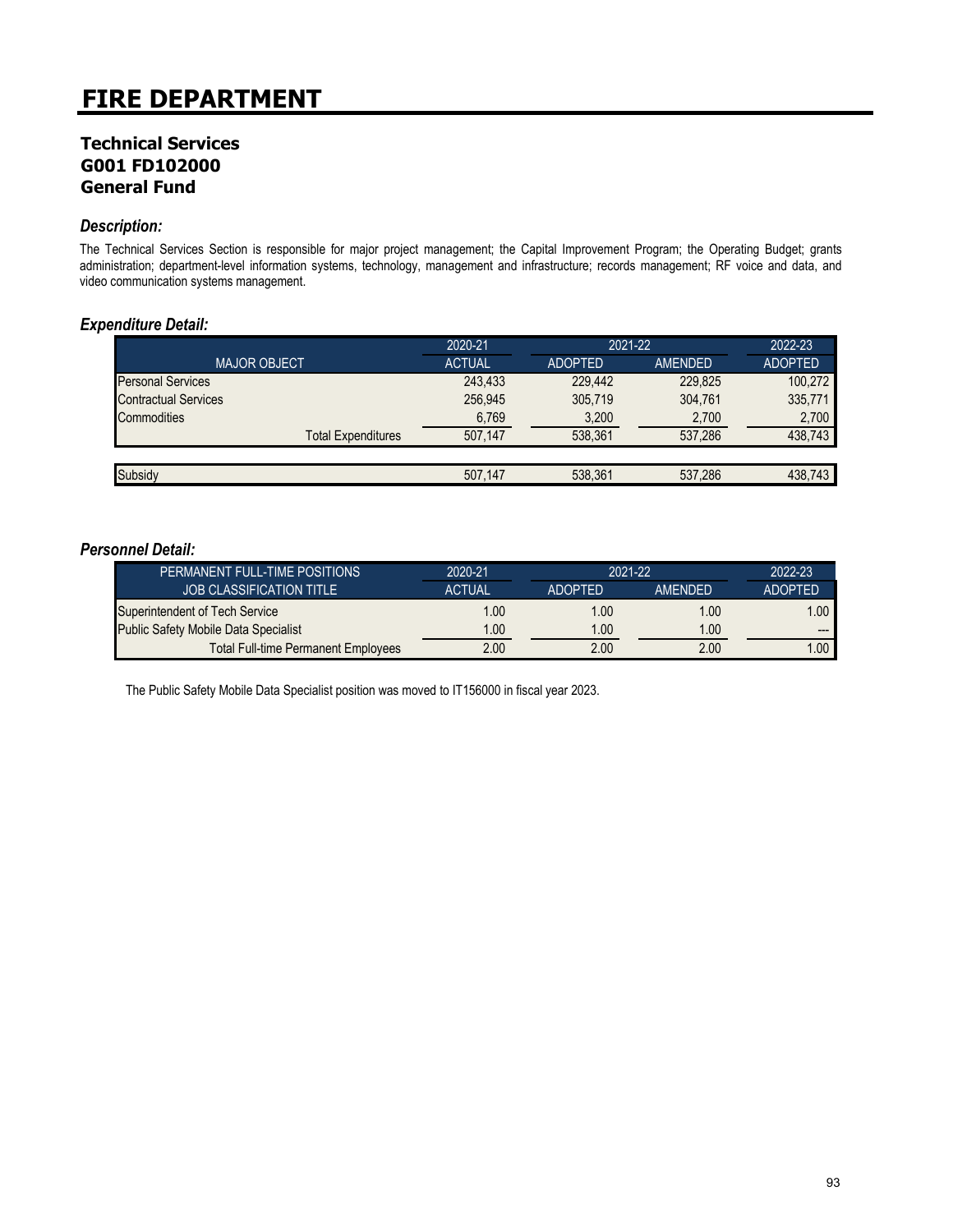## **HazMat G001 FD103110 General Fund**

### *Description:*

The Des Moines Fire Department has Technician and Specialist Level Hazardous Materials Emergency Response Teams that respond to halt, contain, and mitigate accidental and intentional releases of substances that are dangerous to health, life, and the environment. The Department develops site-specific contingency plans and provides Awareness and Operations Level training to other area emergency responders including fire, law enforcement, emergency medical, public health, and public works.

### *Revenue Detail:*

|                                       | 2020-21       | 2021-22        |                | 2022-23        |
|---------------------------------------|---------------|----------------|----------------|----------------|
| <b>MAJOR OBJECT</b>                   | <b>ACTUAL</b> | <b>ADOPTED</b> | <b>AMENDED</b> | <b>ADOPTED</b> |
| <b>Charges for Services/User Fees</b> | 148.596       | 353.722        | 387.674        | 387.674        |
| Other                                 | 4.668         | $---$          | $---$          | ---            |
| <b>Total Revenues</b>                 | 153.264       | 353.722        | 387,674        | 387.674        |

### *Expenditure Detail:*

|                             | 2020-21<br>2021-22 |                |            | 2022-23        |  |
|-----------------------------|--------------------|----------------|------------|----------------|--|
| <b>MAJOR OBJECT</b>         | <b>ACTUAL</b>      | <b>ADOPTED</b> | AMENDED    | <b>ADOPTED</b> |  |
| <b>Personal Services</b>    | 178,402            | 167.649        | 170.309    | 174,344        |  |
| <b>Contractual Services</b> | 59,820             | 73,255         | 72,854     | 74,707         |  |
| Commodities                 | 12,354             | 21,300         | 20,300     | 20,300         |  |
| <b>Capital Outlays</b>      | 14,943             | 14,500         | 10,000     | 10,000         |  |
| <b>Total Expenditures</b>   | 265.519            | 276.704        | 273.463    | 279,351        |  |
|                             |                    |                |            |                |  |
| Subsidy                     | 112,254            | (77, 018)      | (114, 211) | (108, 323)     |  |

| PERMANENT FULL-TIME POSITIONS       | 2020-21       | 2021-22        |                | 2022-23        |
|-------------------------------------|---------------|----------------|----------------|----------------|
| <b>JOB CLASSIFICATION TITLE</b>     | <b>ACTUAL</b> | <b>ADOPTED</b> | <b>AMENDED</b> | <b>ADOPTED</b> |
| <b>Fire Captain</b>                 | 00. ا         | 1.00           | .00            | .00            |
| Total Full-time Permanent Employees | .00           | .00            | .00            | .00            |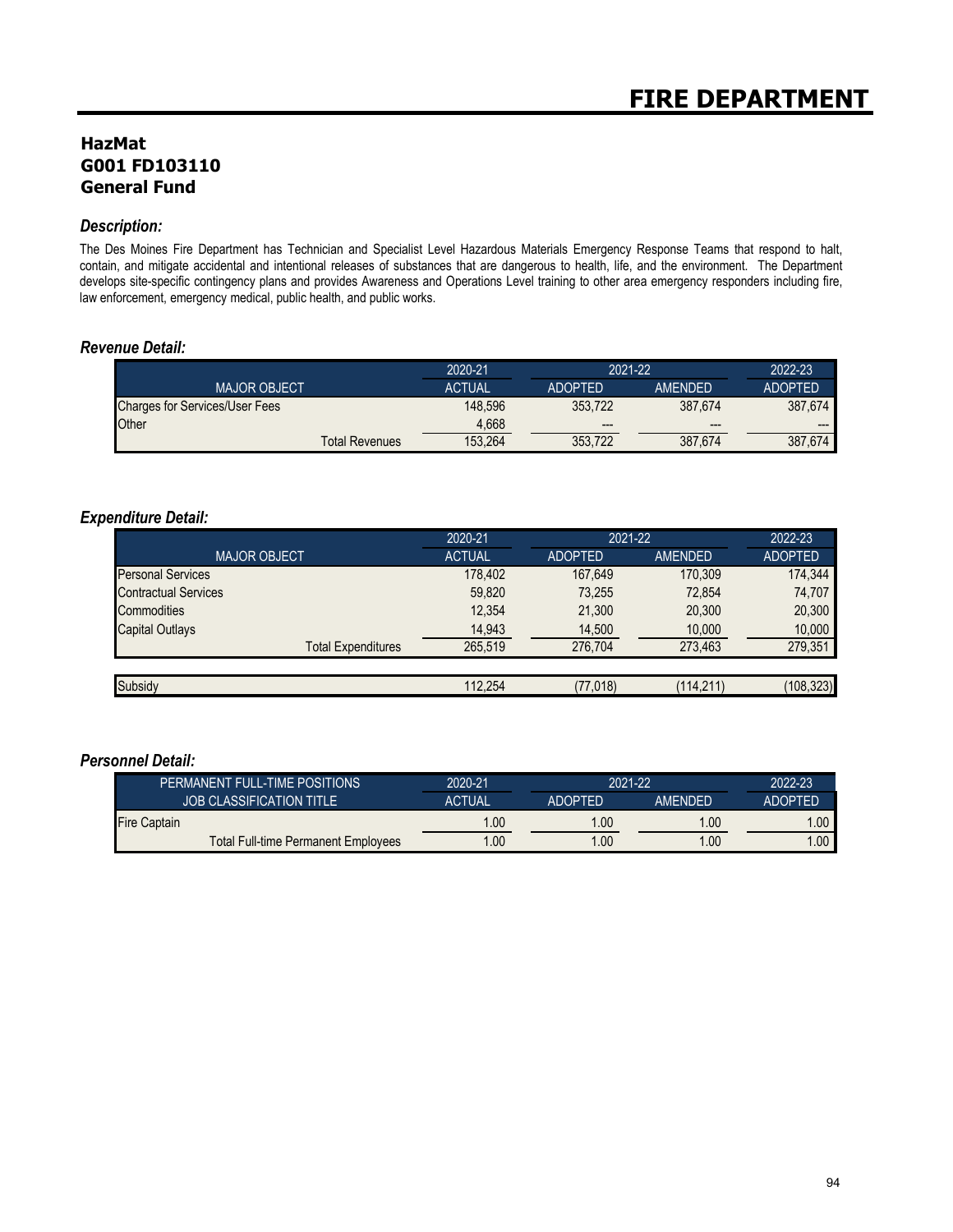## **Special Operations G001 FD104112 General Fund**

### *Description:*

Swift Water Rescue and Technical Rescue (high angle, low angle, confined space, and trench) Teams are included in Operations. These Teams respond to emergency incidents that require specific and advanced training and specialized tools and equipment. This division provides for the equipment used by these teams.

### *Revenue Detail:*

|                                       | 2020-21                  | 2021-22        |                | 2022-23        |
|---------------------------------------|--------------------------|----------------|----------------|----------------|
| <b>MAJOR OBJECT</b>                   | <b>ACTUAL</b>            | <b>ADOPTED</b> | <b>AMENDED</b> | <b>ADOPTED</b> |
| <b>Charges for Services/User Fees</b> | 4.078                    | ,500           | 2,000          | 2.000          |
| Other                                 | $\hspace{0.05cm} \cdots$ | 2,000          | 2,000          | 2.000          |
| <b>Total Revenues</b>                 | 4.078                    | 3.500          | 4.000          | 4.000          |

### *Expenditure Detail:*

|                             | 2020-21       | 2021-22        |                | 2022-23        |
|-----------------------------|---------------|----------------|----------------|----------------|
| <b>MAJOR OBJECT</b>         | <b>ACTUAL</b> | <b>ADOPTED</b> | <b>AMENDED</b> | <b>ADOPTED</b> |
| <b>Personal Services</b>    | 157,745       | 164.545        | 168.045        | 172,099        |
| <b>Contractual Services</b> | 75            | 4,600          | 18,600         | 18,600         |
| Commodities                 | 9,681         | 9.400          | 9,400          | 10,400         |
| <b>Capital Outlays</b>      | $---$         | 7,000          | 7,000          | 10,000         |
| <b>Total Expenditures</b>   | 167.501       | 185.545        | 203.045        | 211,099        |
|                             |               |                |                |                |
| Subsidy                     | 163.423       | 182,045        | 199,045        | 207,099        |

|                        | PERMANENT FULL-TIME POSITIONS       | 2020-21       | 2021-22                |                | 2022-23        |
|------------------------|-------------------------------------|---------------|------------------------|----------------|----------------|
|                        | <b>JOB CLASSIFICATION TITLE</b>     | <b>ACTUAL</b> | <b>ADOPTED</b>         | <b>AMFNDFD</b> | <b>ADOPTED</b> |
| <b>Fire Lieutenant</b> |                                     | .00           | $\mathord{\text{.00}}$ | .00            | .00.           |
|                        | Total Full-time Permanent Employees | .00           | .00                    | .00            |                |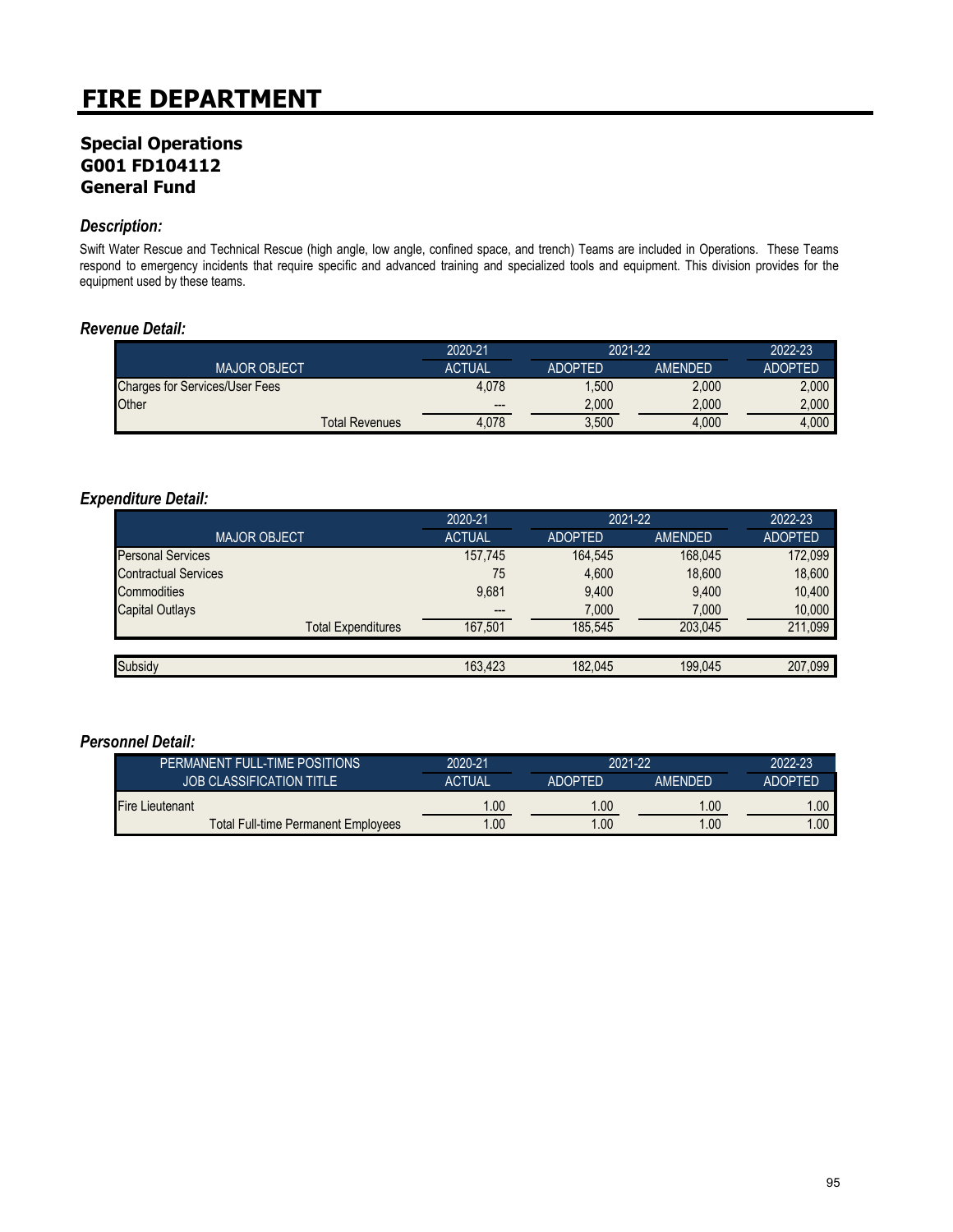## **Operations G001 FD104113 General Fund**

### *Description:*

The Operations section provides fire suppression, advanced emergency medical care and transportation, vehicle extrication, and all-hazard emergency response services. Staffing eleven fire stations, Operations personnel also provide community education, fire prevention, and related community risk reduction activities such as pre-fire planning. The Special Operations Section provides planning, training and coordination for the Department's HazMat, Swift Water Rescue, and Technical Rescue (high angle, low angle, confined space, and trench) Teams.

### *Revenue Detail:*

|                                       | 2020-21       | 2021-22        |           | 2022-23        |
|---------------------------------------|---------------|----------------|-----------|----------------|
| <b>MAJOR OBJECT</b>                   | <b>ACTUAL</b> | <b>ADOPTED</b> | AMENDED   | <b>ADOPTED</b> |
| <b>Fines and Forfeitures</b>          | 82.350        | 30,000         | 50,000    | 50,000         |
| <b>Charges for Services/User Fees</b> | 1.819         | 100,000        | 100.000   | 100.000        |
| Other                                 | 1,457,122     | 1.469.503      | 1.484.031 | 1.478.101      |
| Total Revenues                        | 1.541.291     | 1.599.503      | 1,634,031 | .628.101       |

### *Expenditure Detail:*

|                                   | 2020-21       | 2021-22        |                | 2022-23        |
|-----------------------------------|---------------|----------------|----------------|----------------|
| <b>MAJOR OBJECT.</b>              | <b>ACTUAL</b> | <b>ADOPTED</b> | <b>AMENDED</b> | <b>ADOPTED</b> |
| <b>Personal Services</b>          | 35,408,601    | 38,489,504     | 37,782,859     | 39,458,699     |
| <b>Contractual Services</b>       | 32,208        | 150,052        | 166,079        | 197,702        |
| <b>Other Services and Charges</b> | (12, 733)     | 5.500          | 5,500          | 5.500          |
| Commodities                       | 166,682       | 274.500        | 274,500        | 283,000        |
| <b>Capital Outlays</b>            | 110,857       | 81,000         | 83,000         | 110,000        |
| <b>Total Expenditures</b>         | 35,705,614    | 39,000,556     | 38,311,938     | 40,054,901     |
|                                   |               |                |                |                |
| Subsidy                           | 34, 164, 323  | 37,401,053     | 36,677,907     | 38,426,800     |

### *Personnel Detail:*

| PERMANENT FULL-TIME POSITIONS              | 2020-21       | 2021-22        |                | 2022-23        |
|--------------------------------------------|---------------|----------------|----------------|----------------|
| <b>JOB CLASSIFICATION TITLE</b>            | <b>ACTUAL</b> | <b>ADOPTED</b> | <b>AMENDED</b> | <b>ADOPTED</b> |
| <b>Assistant Fire Chief</b>                | 1.00          | 1.00           | 1.00           | 1.00           |
| <b>District Fire Chief</b>                 | 6.00          | 6.00           | 6.00           | 6.00           |
| <b>Fire Captain</b>                        | 27.00         | 27.00          | 27.00          | 30.00          |
| <b>Fire Lieutenant</b>                     | 15.00         | 15.00          | 15.00          | 12.00          |
| <b>Fire Engineer</b>                       | 42.00         | 42.00          | 42.00          | 42.00          |
| <b>Senior Fire Medic</b>                   | 27.00         | 27.00          | 27.00          | 30.00          |
| <b>Fire Medic</b>                          | 27.00         | 27.00          | 27.00          | 30.00          |
| Firefighter                                | 129.00        | 129.00         | 135.00         | 129.00         |
| <b>Total Full-time Permanent Employees</b> | 274.00        | 274.00         | 280.00         | 280.00         |

Six Firefighter positions were approved in the fiscal year 2022 amendment. These positions are being funded by LOSST (Local Option Sales and Services Tax) revenues. In FY23, 9 positions were also promoted to Captains, Medics, and Senior Medics to support Station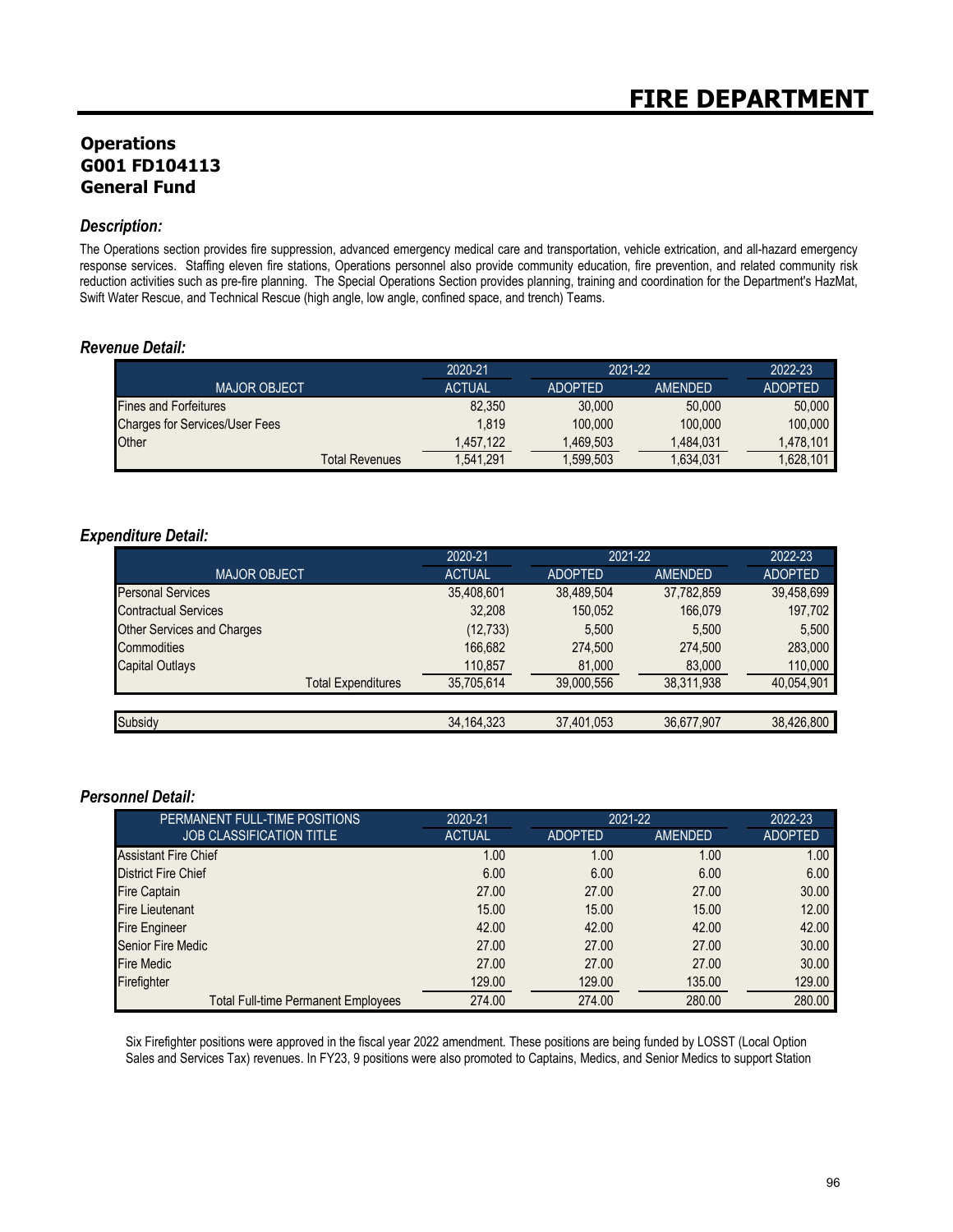### **Emergency Medical Services G001 FD105000 General Fund**

#### *Description:*

The provision of emergency medical care and transportation is an integral function of the Des Moines Fire Department. All personnel who staff fire companies are trained emergency medical technicians and all fire apparatus are equipped with advanced life support equipment and supplies. All new hires are trained as paramedics in our Recruit Academy and maintenance of their paramedic license is a condition of their employment. Emergency Medical Section staff provide in-service training to DMFD and Police Department personnel, perform routine chart audits to ensure quality patient care, and work with Polk County Public Health and Des Moines hospitals to assure appropriate response to mass casualty, communicable disease, and epidemic events.

### *Revenue Detail:*

|                                       | 2020-21       | 2021-22        |                | 2022-23        |
|---------------------------------------|---------------|----------------|----------------|----------------|
| <b>MAJOR OBJECT</b>                   | <b>ACTUAL</b> | <b>ADOPTED</b> | <b>AMFNDFD</b> | <b>ADOPTED</b> |
| <b>Charges for Services/User Fees</b> | 10,784,175    | 7,950,000      | 11.110.000     | 11.110.000     |
| Other                                 | 3.331         | ,200           | 1.200          | .200           |
| <b>Total Revenues</b>                 | 10,787,506    | 7,951,200      | 11.111.200     | 11.111.200     |

### *Expenditure Detail:*

|                                   | 2020-21       | 2021-22        |                | 2022-23        |
|-----------------------------------|---------------|----------------|----------------|----------------|
| <b>MAJOR OBJECT</b>               | <b>ACTUAL</b> | <b>ADOPTED</b> | <b>AMENDED</b> | <b>ADOPTED</b> |
| <b>Personal Services</b>          | 652,510       | 677.064        | 673.918        | 692,888        |
| <b>Contractual Services</b>       | 171,284       | 237,224        | 226,898        | 254,726        |
| <b>Other Services and Charges</b> | 2,201         | 2,000          | 2,000          | 2,000          |
| Commodities                       | 414,301       | 355,600        | 355,600        | 379,100        |
| <b>Capital Outlays</b>            | 54,408        | 35,000         | 35,000         | 50,000         |
| <b>Total Expenditures</b>         | 1,294,705     | 1,306,888      | 1,293,416      | 1,378,714      |
|                                   |               |                |                |                |
| Subsidy                           | (9,492,802)   | (6,644,312)    | (9,817,784)    | (9,732,486)    |

| PERMANENT FULL-TIME POSITIONS'      | 2020-21       | $2021 - 22$    |                | $2022 - 23$       |
|-------------------------------------|---------------|----------------|----------------|-------------------|
| <b>JOB CLASSIFICATION TITLE</b>     | <b>ACTUAL</b> | <b>ADOPTED</b> | <b>AMENDED</b> | <b>ADOPTED</b>    |
| Senior Fire Medic                   | 1.00          | 1.00           | 2.00           | 2.00              |
| <b>District Fire Chief</b>          | 1.00          | 1.00           | 1.00           | 1.00 <sub>1</sub> |
| <b>Fire Captain</b>                 | 2.00          | 2.00           | 1.00           | 1.00              |
| Total Full-time Permanent Employees | 4.00          | 4.00           | 4.00           | 4.00              |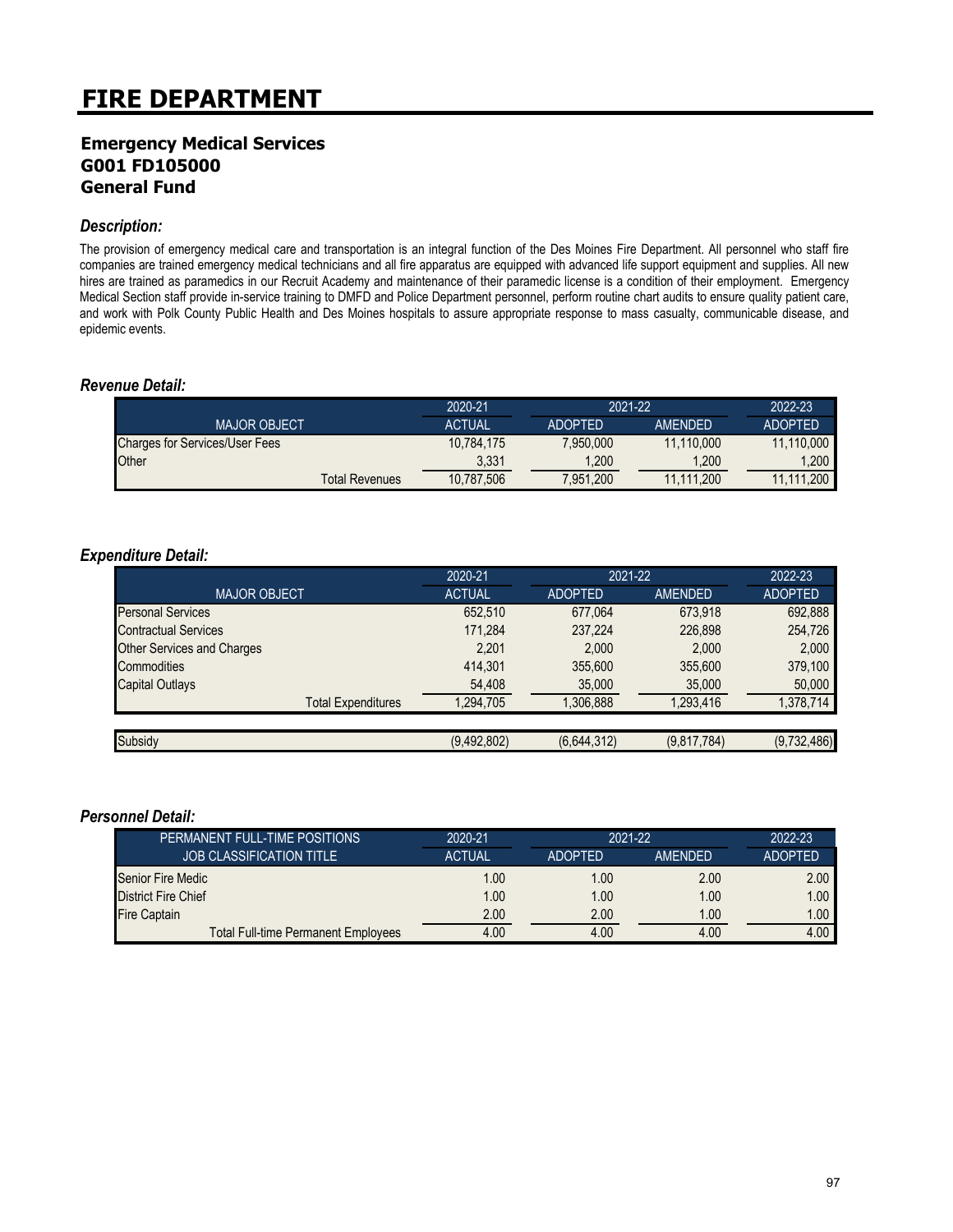## **Emergency Management Services G001 FD106000 General Fund**

### *Description:*

The Emergency Management division provides for the funding of preventive maintenance of the City's outdoor warning sirens including contracted maintenance, parts, and replacement batteries.

### *Expenditure Detail:*

|                             |                           | 2020-21                  | 2021-22        |                        | 2022-23        |
|-----------------------------|---------------------------|--------------------------|----------------|------------------------|----------------|
| <b>MAJOR OBJECT</b>         |                           | <b>ACTUAL</b>            | <b>ADOPTED</b> | AMENDED                | <b>ADOPTED</b> |
| <b>Contractual Services</b> |                           | 107.911                  | 122,000        | 107,000                | 108,000        |
| Commodities                 |                           | $\hspace{0.05cm} \cdots$ | 17,000         | $\qquad \qquad \cdots$ | ---            |
|                             | <b>Total Expenditures</b> | 107.911                  | 139.000        | 107.000                | 108.000        |
|                             |                           |                          |                |                        |                |
| Subsidy                     |                           | 107.911                  | 139,000        | 107,000                | 108,000        |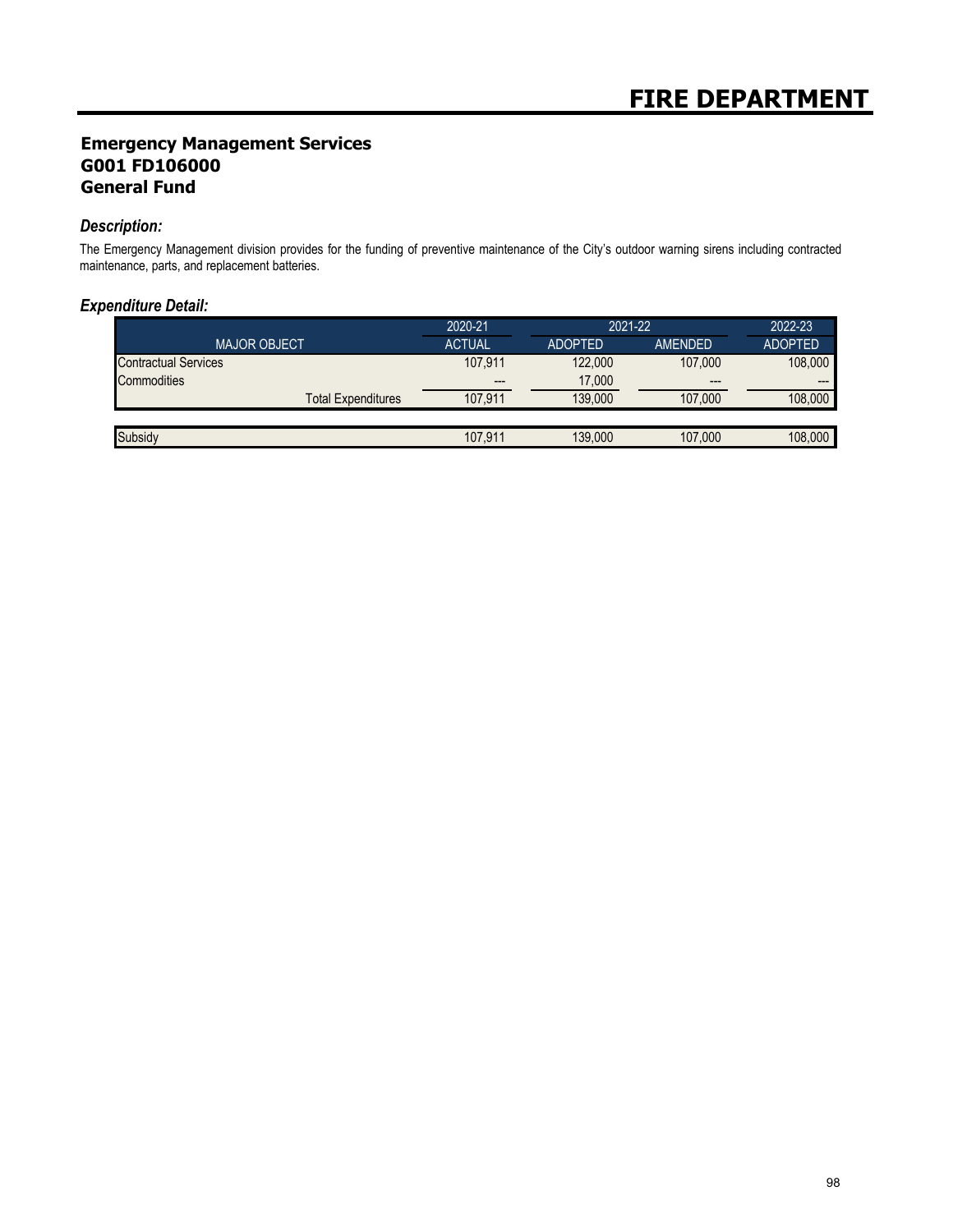### **Fire Prevention Bureau G001 FD107114 General Fund**

### *Description:*

The Fire Prevention Bureau conducts fire code enforcement inspections of commercial buildings, industrial facilities, medical centers, and all state licensed facilities. Fire Prevention Section staff ensure that City code and ordinances pertaining to fire prevention, fire protection, and the manufacturing, storage, use, handling, and disposal of hazardous materials are current with adopted standards. In cooperation with Operations staff, fire, life safety and harm prevention education is available to the community and is routinely provided to children, business, industry, and the elderly. Fire Prevention Section staff conduct plan reviews for fire protection issues in conjunction with other City departments.

### *Revenue Detail:*

|                                       | 2020-21       | 2021-22        |                | 2022-23        |
|---------------------------------------|---------------|----------------|----------------|----------------|
| <b>MAJOR OBJECT</b>                   | <b>ACTUAL</b> | <b>ADOPTED</b> | <b>AMENDED</b> | <b>ADOPTED</b> |
| Licenses and Permits                  | 377.194       | 390,000        | 390,000        | 390,000        |
| <b>Charges for Services/User Fees</b> | 21.414        | 25,000         | 25,000         | 25,000         |
| Other                                 | 2,726         | 3,000          | 18,000         | 3,000          |
| Total Revenues                        | 401,334       | 418,000        | 433.000        | 418,000        |

### *Expenditure Detail:*

|                             | 2020-21       | 2021-22        |           | 2022-23        |
|-----------------------------|---------------|----------------|-----------|----------------|
| <b>MAJOR OBJECT</b>         | <b>ACTUAL</b> | <b>ADOPTED</b> | AMENDED   | <b>ADOPTED</b> |
| <b>Personal Services</b>    | 1,793,709     | 1,869,390      | 1,878,835 | 1,929,744      |
| <b>Contractual Services</b> | 17.846        | 42,152         | 40.651    | 42,368         |
| Commodities                 | 2,737         | 4.050          | 19,050    | 4.050          |
| <b>Capital Outlays</b>      | 1,142         | 1,200          | 1,200     | 1,400          |
| <b>Total Expenditures</b>   | 1.815.435     | 1.916.792      | 1,939,736 | ,977,562       |
|                             |               |                |           |                |
| Subsidy                     | 1,414,101     | 1,498,792      | 1,506,736 | .559,562       |

| PERMANENT FULL-TIME POSITIONS              | 2020-21       |                | 2021-22 |                |
|--------------------------------------------|---------------|----------------|---------|----------------|
| <b>JOB CLASSIFICATION TITLE</b>            | <b>ACTUAL</b> | <b>ADOPTED</b> | AMENDED | <b>ADOPTED</b> |
| <b>Fire Captain</b>                        | 3.00          | 3.00           | 3.00    | 3.00           |
| <b>Fire Lieutenant</b>                     | 2.00          | 2.00           | 2.00    | 2.00           |
| <b>Fire Marshal</b>                        | 1.00          | 1.00           | 1.00    | 1.00           |
| FD Stores and Invent Clerk                 | 1.00          | 1.00           | 1.00    | 1.00           |
| Senior Fire Prevention Inspector           | 1.00          | 1.00           | 1.00    | 1.00           |
| <b>Fire Prevention Inspector</b>           | 1.00          | 1.00           | 1.00    | 1.00           |
| <b>Fire Protection Engineer I</b>          | 1.00          | 1.00           | 1.00    | 1.00           |
| <b>Fire Protection Engineer II</b>         | 1.00          | 1.00           | 1.00    | 1.00           |
| <b>Fire Fighter</b>                        | 1.00          | 1.00           | 1.00    | 1.00           |
| <b>Total Full-time Permanent Employees</b> | 12.00         | 12.00          | 12.00   | 12.00          |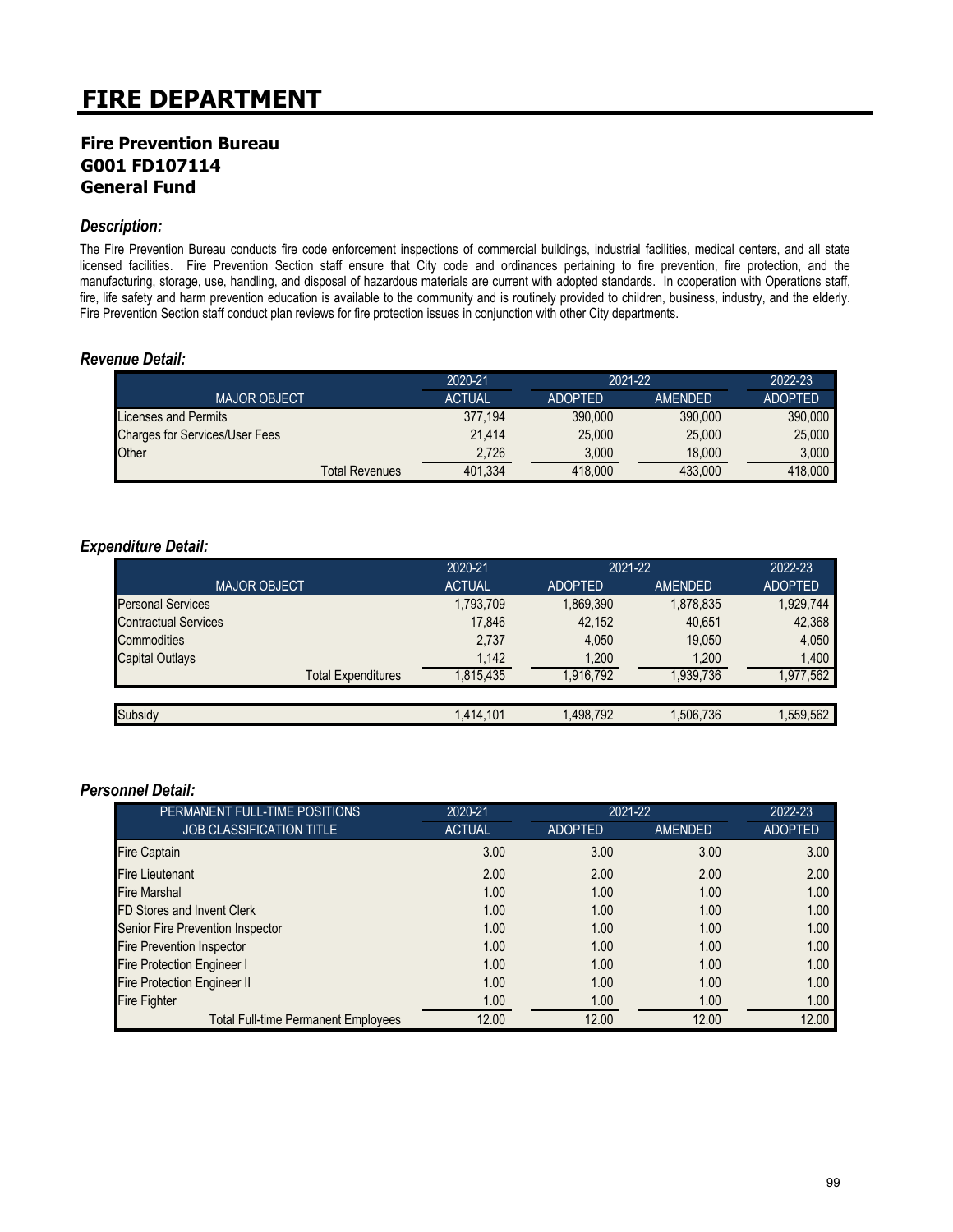## **Special Revenue and Other Funds**

|                              |                                       | 2020-21       | 2021-22        |                | 2022-23        |
|------------------------------|---------------------------------------|---------------|----------------|----------------|----------------|
|                              | ORGANIZATION CODE                     | <b>ACTUAL</b> | <b>ADOPTED</b> | <b>AMENDED</b> | <b>ADOPTED</b> |
| <b>Special Revenue Funds</b> |                                       |               |                |                |                |
| S750 FIR00100                | Miscellaneous Fire Federal Grants     | 14.911        | $---$          | $---$          | $---$          |
|                              | Total Special Revenue and Other Funds | 14.911        | $---$          | $- - -$        | $- - -$        |